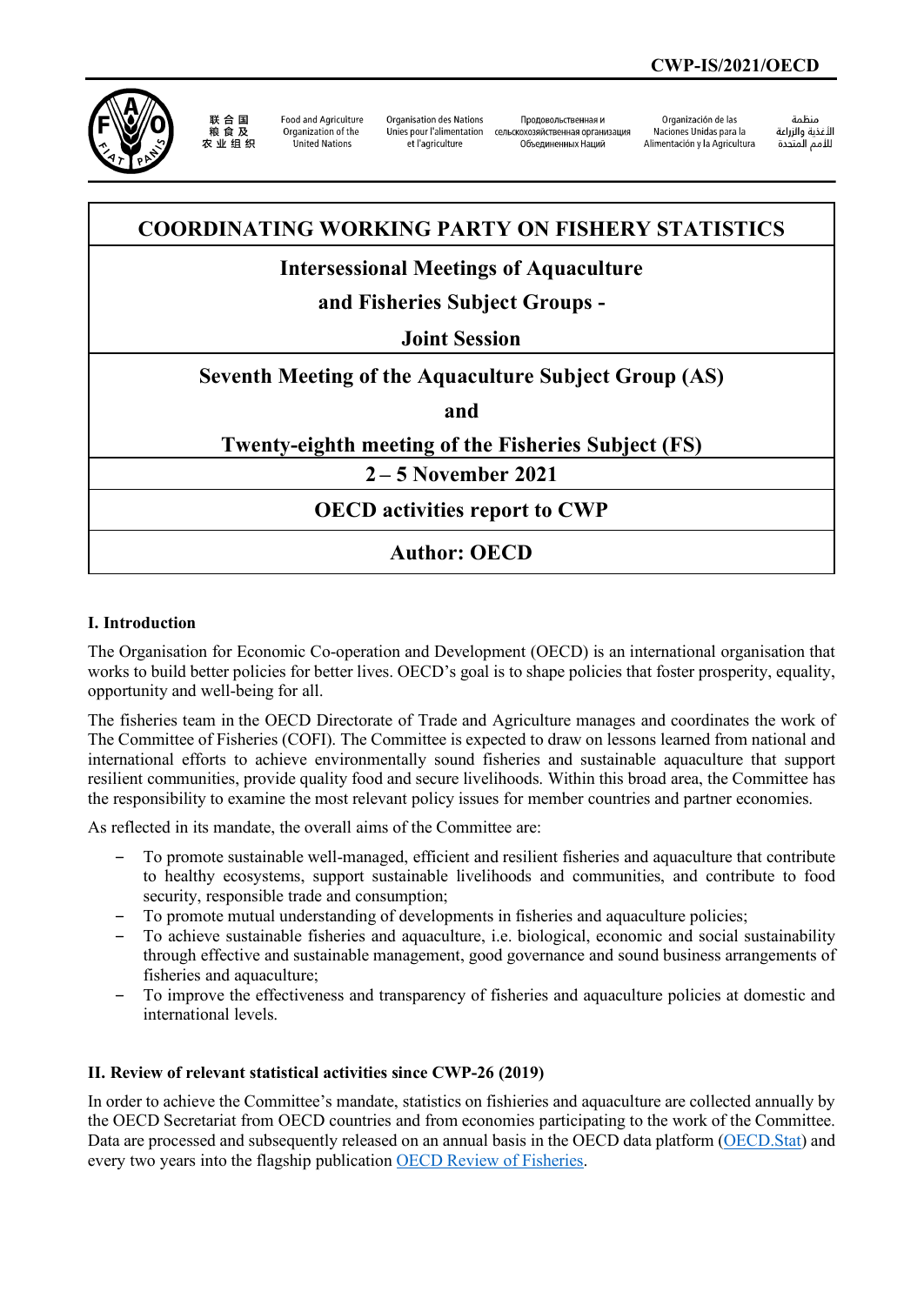The latest edition of the publication was released in 2020 and it is available also as [web-book.](https://www.oecd-ilibrary.org/sites/7946bc8a-en/index.html?itemId=/content/publication/7946bc8a-en)

The country notes released with the publication provide additional country level data and details on institutions and policies based on contributions by participating countries and economies. They are available in tab *Review of fisheries: Country notes* of the [OECD Fisheries and Aquaculture webpage.](https://www.oecd.org/agriculture/topics/fisheries-and-aquaculture/)

The last data call was launched in the summer 2021, and it was aimed at collecting information in the following domains:

- ‒ **Marine landings**: information is collected on the quantity and value of fish, crustaceans, molluscs and other aquatic invertebrates/animals landed in national and foreign ports and reported on a landed weight basis regardless of the landed state (i.e. whole, gutted, filleted, meal, etc).
- **Fishing fleet** (for OECD / non-EU countries): information is gathered on the number and gross tonnage of fishing vessels, broken down by length categories.
- ‒ **FSE (Fisheries Support Estimate)**: the aim of this data collection is to gather information on national programs that support domestic fisheries, individually (as individual fishers) or collectively (as a sector) with the ultimate goals of maintaining employment, improving fishers' welfare, preserving traditional communities, securing production of food or ensuring the sustainability of the sector and the resources it relies on.

Examples of programs directly benefiting individuals and companies are income support and special insurance systems, decommissioning schemes, payments for early retirement, and programs lowering the cost of inputs like payments to reduce the cost of ice or bait or payments for vessel construction and modernisation, including support for fuel.

Examples of programms benefiting the fisheries sector are governamental expenditures for fisheries management, support to fishing communities' well-being, investment in education and training, marketing and promotion or research and development, or investment in infrastructure like ports.

- ‒ **Key management tools and fish stock status**: the purpose of this data gathering is twofold: to collect information on the tools used to manage stocks of the top-5 species (by landings value) and to gather information on fish stocks where management objectives have been set and status has recently been quantitatively assessed with respect to associated reference points.
- ‒ **Employment**: the information collected covers the number of fishers, fish farmers and fish processors. Since 2019, this data collection is jointly run with FAO, thanks to an intense work of collaboration and coordination between the two organizations, which has started in 2018, and it is still ongoing. Efforts were done to harmonized data, metadata, contact points and working processes across organizations; in order to reduce reporting burden on countries and to remove useless duplication of work across them, OECD and FAO have worked together to build a unique data workflow, including a joint questionnaire and a shared model for the estimation of missing values.

Following the same logic, the OECD has also decided to use wherever possible external data sources (e.g. data collected and released by other organizations) to compile information required by the work of the Commitee. This is actually done to cover the following domains:

- ‒ **Aquaculture production:** data in quantity and value are collected from FAO FishStatJ
- ‒ **Inland fisheries:** quantity data on inland capture are collected from FAO FishStatJ
- ‒ **International trade of fisheries commodities:** value data are collected from FAO FishStatJ
- ‒ **Fishing fleet (for OECD / EU countries):** data on the number and gross tonnage of fishing vessels are collected from Eurostat

Additionally, in 2019 the OECD has launched a data call to gather information on IUU (Illegal, Unreported and Unregulated) fishing, building on the questionnaire used in 2017 to produce the OECD publicatio[n Closing](https://www.oecd-ilibrary.org/agriculture-and-food/closing-gaps-in-national-regulations-against-iuu-fishing_9b86ba08-en)  [gaps in national regulations against IUU fishing.](https://www.oecd-ilibrary.org/agriculture-and-food/closing-gaps-in-national-regulations-against-iuu-fishing_9b86ba08-en) The aim of the data collection was to investigate the adoption and implementation at national level of policies and practices against IUU fishing, and to inquire national autorithies about the legal framework in place to deter, identify and punish IUU fishing, and the degree to which it is implemented.

The suite of policy indicators built on the data collection illustrates the extent to which a country meets its responsibilities in the most important dimensions of government intervention in relation to IUU fishing: